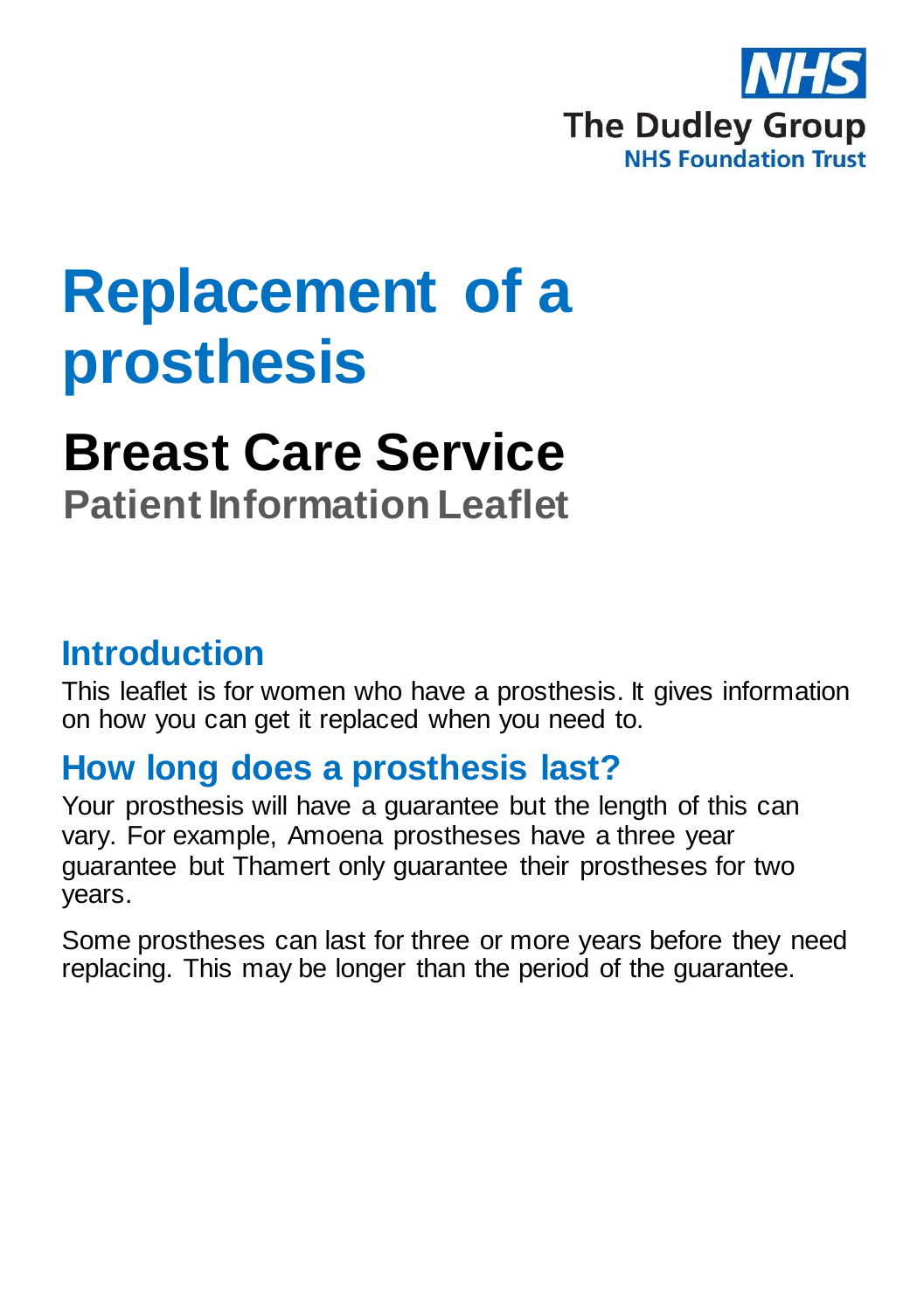#### **How do I order a new one?**

**We strongly advise that you come to the weekly prosthesis clinic to order a new one rather than re-ordering over the telephone.** This is to ensure that you are aware of any new products that may be available, and also to ensure that you are issued with the correct prosthesis for you.

At this clinic, we can also give you advice about other things such as if you have problems with your wound healing, with scar tissue, if you need surgery to the other breast, or if you have lost or gained weight.

To book an appointment at the clinic for a prosthesis reassessment and fitting at the end of your guarantee period, you can contact the breast care nurses on 01384 244065 (9am to 4.30pm, Monday to Friday).

It is also a good idea to come to the regular clinic for us to check your fitting to make sure you are satisfied with the product and fit. This is because there is a **two week period** during which the prosthesis can be returned if it is not comfortable or a poor fit. After that time, it cannot be returned and if you need another prosthesis, you will have to pay for this yourself.

## **What if my prosthesis is damaged?**

If your prosthesis is damaged due to a **manufacturing fault**, you can contact the manufacturer yourself. If the prosthesis is damaged because you have punctured it or not followed the care instructions, you will need to contact the manufacturer and purchase a replacement yourself.

If you puncture your prosthesis, the sticky gel inside will be exposed although it will not flow out. This is harmless and you can repair it temporarily with waterproof sticking plasters or cling film.

Please note that this information was correct at time of production but may be subject to change.